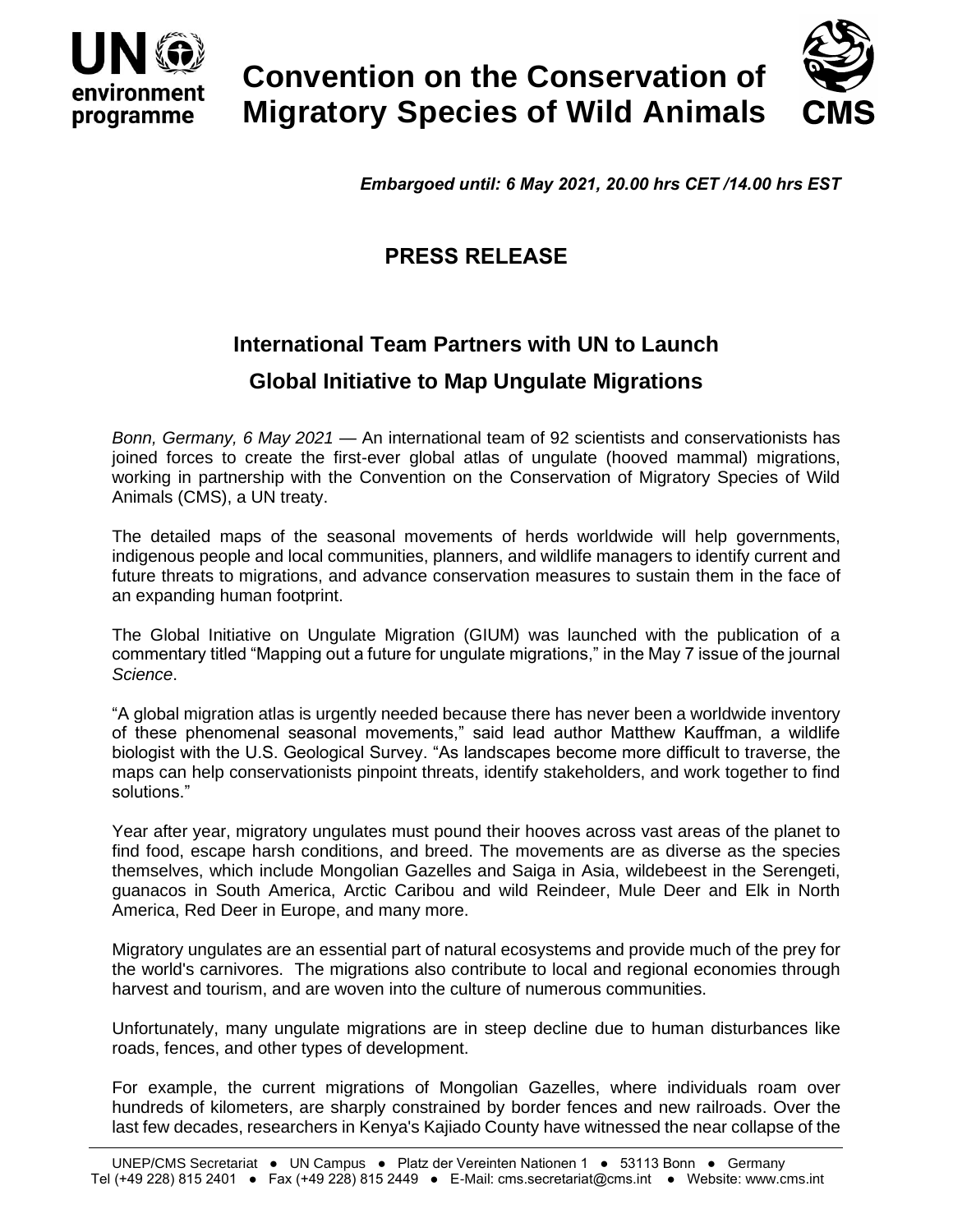migrations of Wildebeest, zebra, and Thompson's Gazelle due to unplanned roads, fences, and other infrastructure.

In some cases, migrations have been lost even before they have been documented, highlighting the magnitude of the conservation challenge.

Under the CMS Central Asian Mammals Initiative (CAMI), guidelines were developed to remove barriers to migration along the Trans-Mongolian Railway or make existing infrastructure more wildlife-friendly for species such as the Asiatic Wild ass, Mongolian Gazelles, and Goitered Gazelles.

The new atlas will help decision-makers plan and implement additional infrastructure projects to mitigate or eliminate their barrier effects.

"The global atlas is a very important initiative that will help further the conservation of these unique animals." said CMS Executive Secretary Amy Fraenkel. "We are pleased to support this work and to have a powerful new tool to share with our Parties and partners to enhance their efforts to protect migrating herds around the world."

Migratory animals depend on different habitats to feed, breed, and rest. If their movements are restricted, the survival of entire populations is at stake.

Climate change alterations to the distribution of water, snow, ice and plant green-up further complicate how the migratory herds time and navigate their seasonal movements. The global atlas of migration will help decision-makers prioritize which areas along migration routes to conserve in order to safeguard the diverse benefits they provide to humanity.

The effort builds on numerous conservation successes that were made possible through mapping of migrations. Around the world, actions such as protected-area expansion, road-crossing structures, and working-lands conservation initiatives have been catalyzed by tracking the actual migration routes of the herds.

But development and barriers are expanding in many of the landscapes required by migrating herds. The scientists and conservationists involved in the initiative hope that detailed maps of migrations around the world will spark similar conservation actions to sustain wildlife migrations.

To coordinate this large effort, the international team has partnered with the United Nations Secretariat of CMS to create the Global Initiative for Ungulate Migration (GIUM).

An environmental treaty of the United Nations, CMS provides a global platform for the conservation and sustainable use of migratory animals and their habitats. This unique treaty brings countries and wildlife experts together to address the conservation needs of terrestrial, aquatic, and avian migratory species and their habitats around the world.

The new global initiative hosted by CMS will utilize the latest GPS tracking technology, mapping software, and data-sharing platforms, combined with local and indigenous knowledge. The team will also endeavour to map lost migrations, and document local and historical knowledge of animal movements.

The very few migration maps assembled today already underscore that protected areas are far too small and scattered to protect the wide-ranging movements. At the same time, these maps highlight how numerous landowners and communities have stewarded the working landscapes that animals traverse. For example, the cultural traditions and identity of the Inuit and Tlicho in